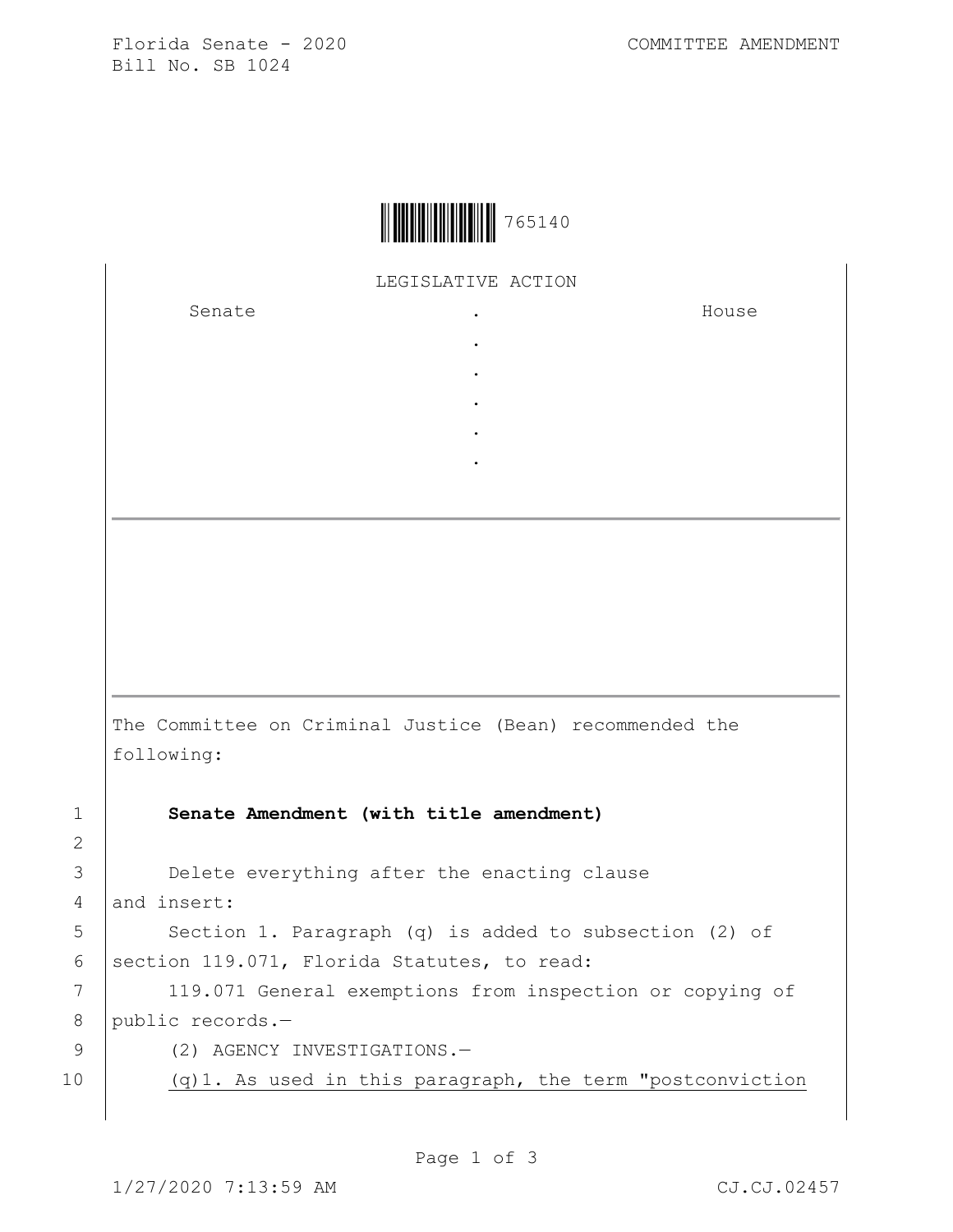Florida Senate - 2020 COMMITTEE AMENDMENT Bill No. SB 1024

Ì765140vÎ765140

| 11 | reinvestigative information" means information compiled by a        |
|----|---------------------------------------------------------------------|
| 12 | state attorney or other criminal justice agency at the request      |
| 13 | of the state attorney for the purpose of making an evidence-        |
| 14 | based determination as to whether an identifiable person,           |
| 15 | identifiable persons, or a group of identifiable persons is         |
| 16 | innocent of the crime or crimes that he, she, or they have been     |
| 17 | convicted of committing.                                            |
| 18 | 2. Postconviction reinvestigative information is                    |
| 19 | confidential and exempt from s. 119.07(1) and s. 24(a), Art. I      |
| 20 | of the State Constitution when it is related to an ongoing, good    |
| 21 | faith investigation of a claim of actual innocence until the        |
| 22 | claim is no longer capable of further reasonable investigation      |
| 23 | or the relief sought is granted. This paragraph is subject to       |
| 24 | the Open Government Sunset Review Act in accordance with s.         |
| 25 | 119.15 and shall stand repealed on October 2, 2025, unless          |
| 26 | reviewed and saved from repeal through reenactment by the           |
| 27 | Legislature.                                                        |
| 28 | Section 2. The Legislature finds that it is a public                |
| 29 | necessity that postconviction reinvestigative information be        |
| 30 | made confidential and exempt from s. 119.07(1), Florida             |
| 31 | Statutes, and s. $24(a)$ , Article I of the State Constitution. The |
| 32 | Legislature further finds that the information compiled by a        |
| 33 | state attorney's office, or another criminal justice agency upon    |
| 34 | the request of a state attorney, for the purpose of making an       |
| 35 | evidence-based determination as to whether an identifiable          |
| 36 | person or group of persons is innocent of the crime or crimes       |
| 37 | that he, she, or they have been convicted of committing be made     |
| 38 | confidential and exempt from s. 119.07(1), Florida Statutes, and    |
| 39 | s. 24(a), Article I of the State Constitution. The Legislature      |